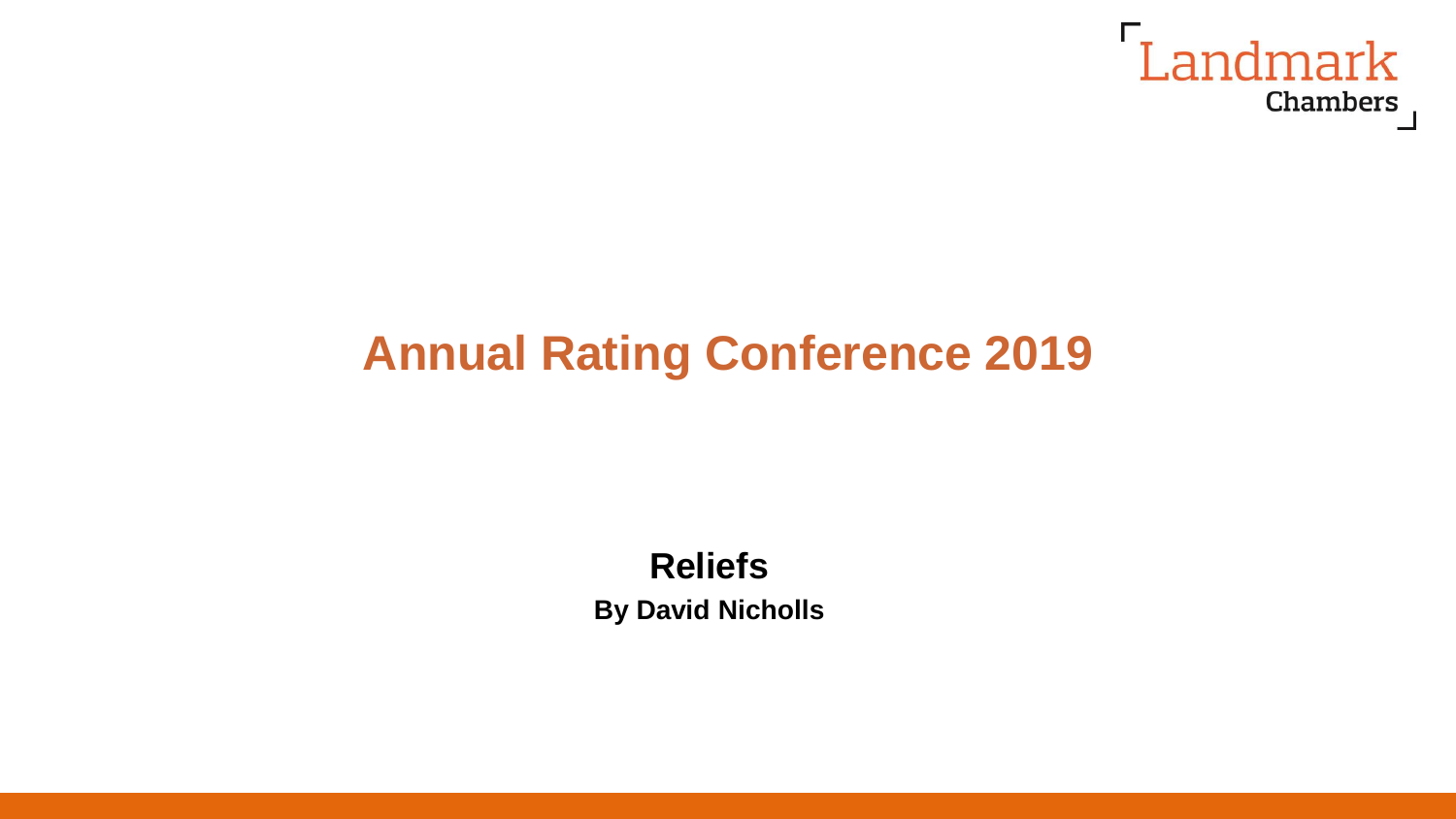### **Local Government Finance Act 1988: relief**

- Charities and registered clubs occupied:  $s.43(5)$  &  $(6)$   $80\%$
- Charities and registered clubs unoccupied: s.45A 100%
- Qualifying general stores, food stores, and post offices in rural settlement:  $s.43(6A) - (6E) - 50\%$

- Qualifying former agricultural land and buildings: s.43(6F) (6H)
- Partly occupied hereditaments: s.44A
- Discretionary: institutions (s.47); hardship (s.49)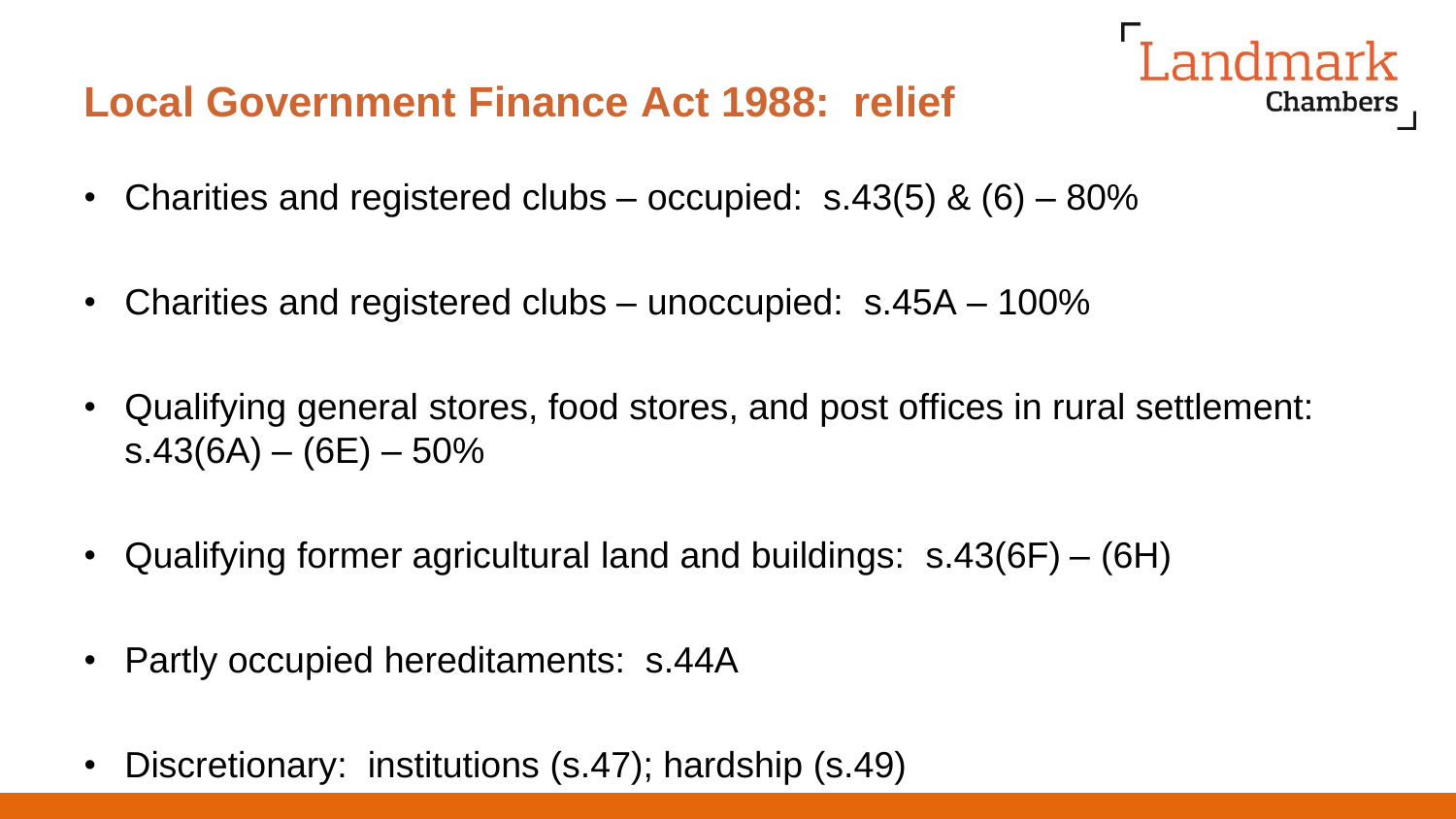

## **Relief (2)**

S.51 & Sch. 5 contain exemptions covering:

- Agricultural premises
- Fish farms
- Place of religious worship
- Certain property of Trinity House
- Sewers
- Property of drainage authorities
- Parks
- Property used for the disabled
- Air-raid protection works
- Etc etc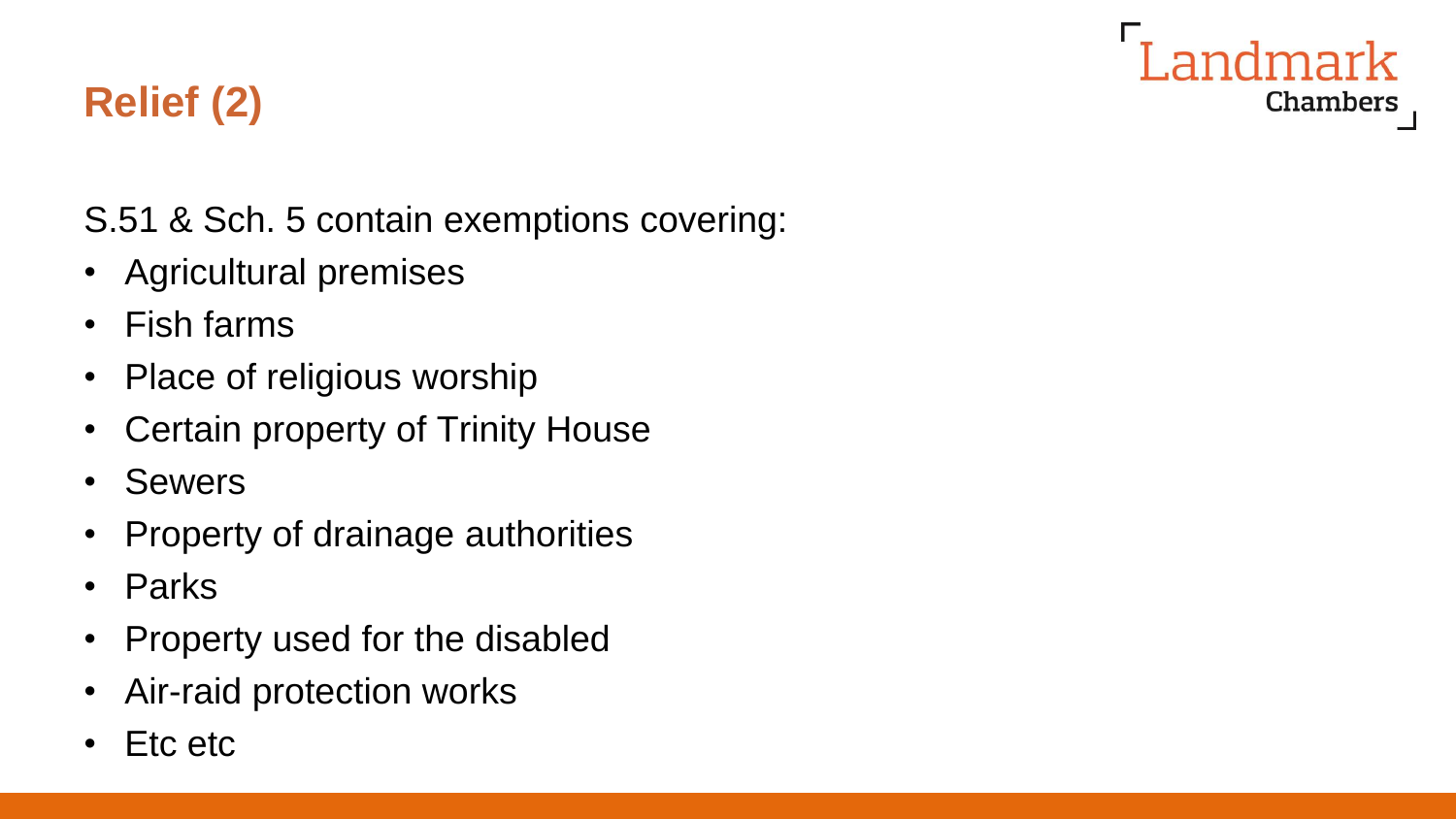# **Reliefs (3): Non-Domestic Rating (Unoccupied Property) (England) Regulations 2008**

100% relief where:

- Unoccupied for up to 3 months (or 6 months if industrial)
- Owner is prohibited by law from occupying it or allowing it to be occupied

- Listed building or scheduled monument
- Owner is a company in liquidation or administration
- Owner is a personal representative or bankrupt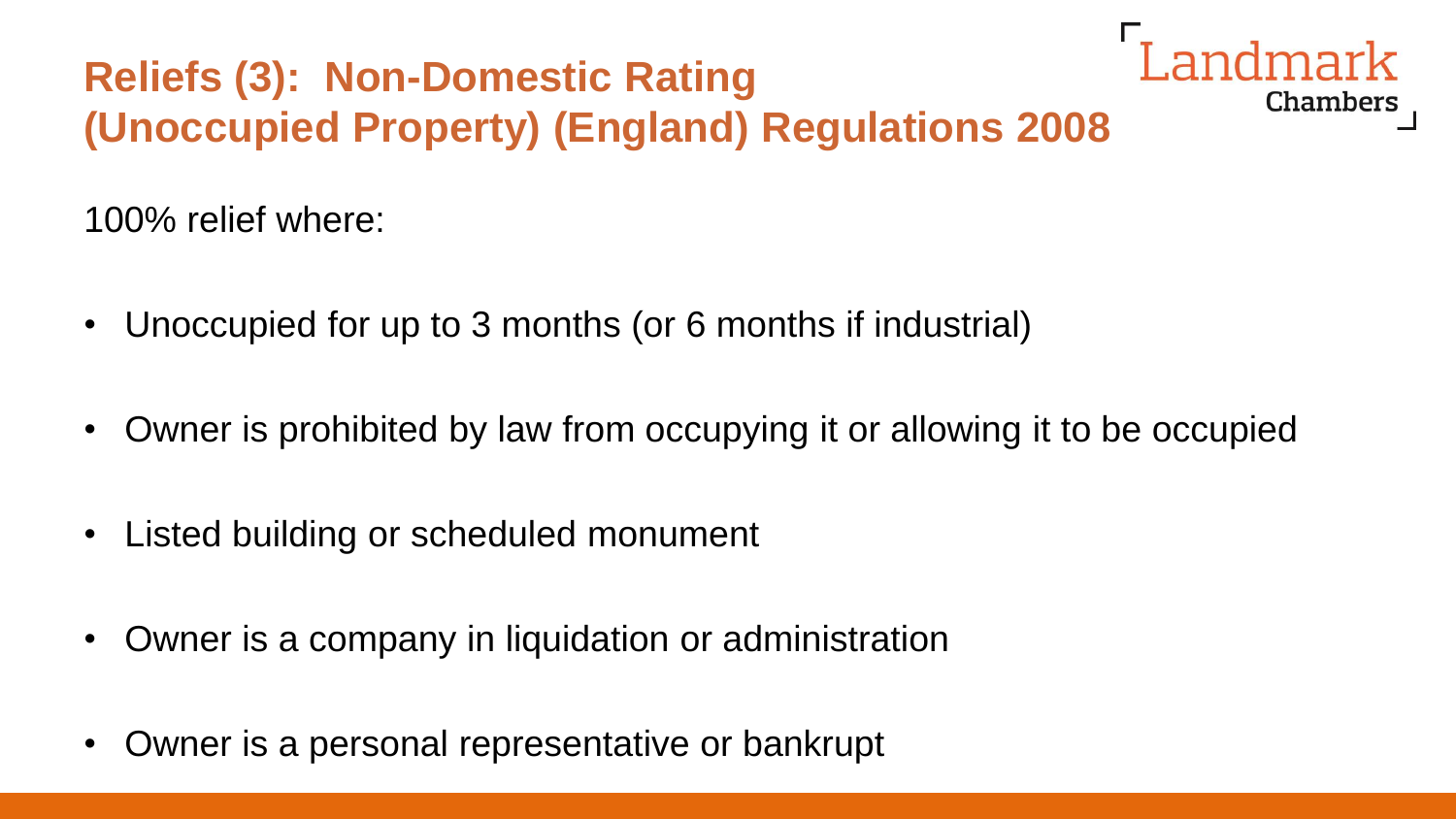#### Landmark *Ludgate House Limited v Ricketts* **[2018] 7 WLUK 797** Chambers

- Domestic if "*wholly for the purposes of living accommodation*": s.66(1)
- If domestic, no liability
- 9-storey office building
- Occupied by 40 50 'property guardians'
- Was the property being used wholly for the purposes of living accommodation?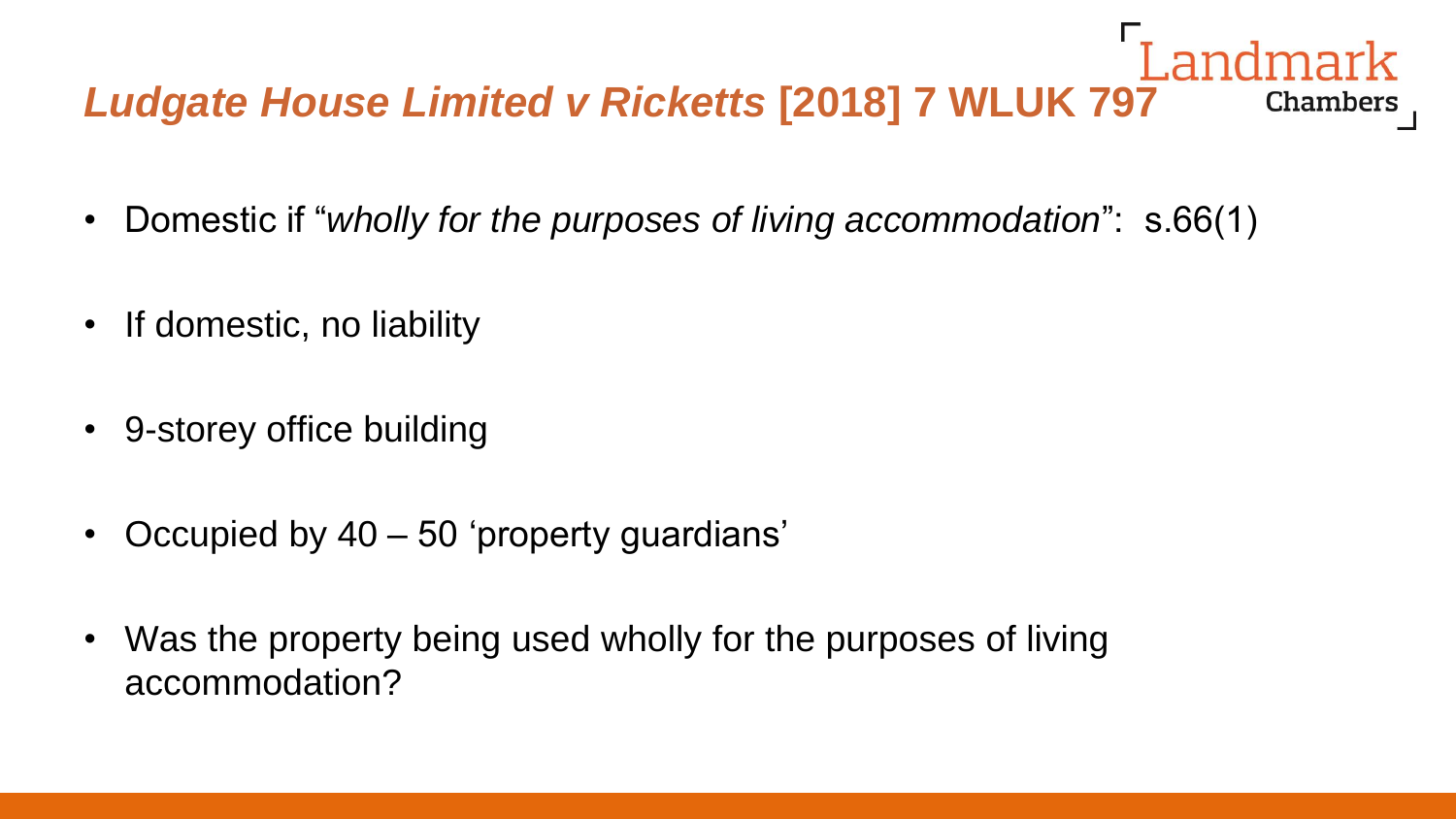## Landmark Chambers

## *Ludgate House* **(2)**

No:

- Contract stated main purpose was to secure and protect the building
- Thus, living there but with a security function
- Living accommodation was a means to achieve the security purpose
- Large parts of the building locked and out of bounds
- Occupiers had no right to possession
- Owners remained in control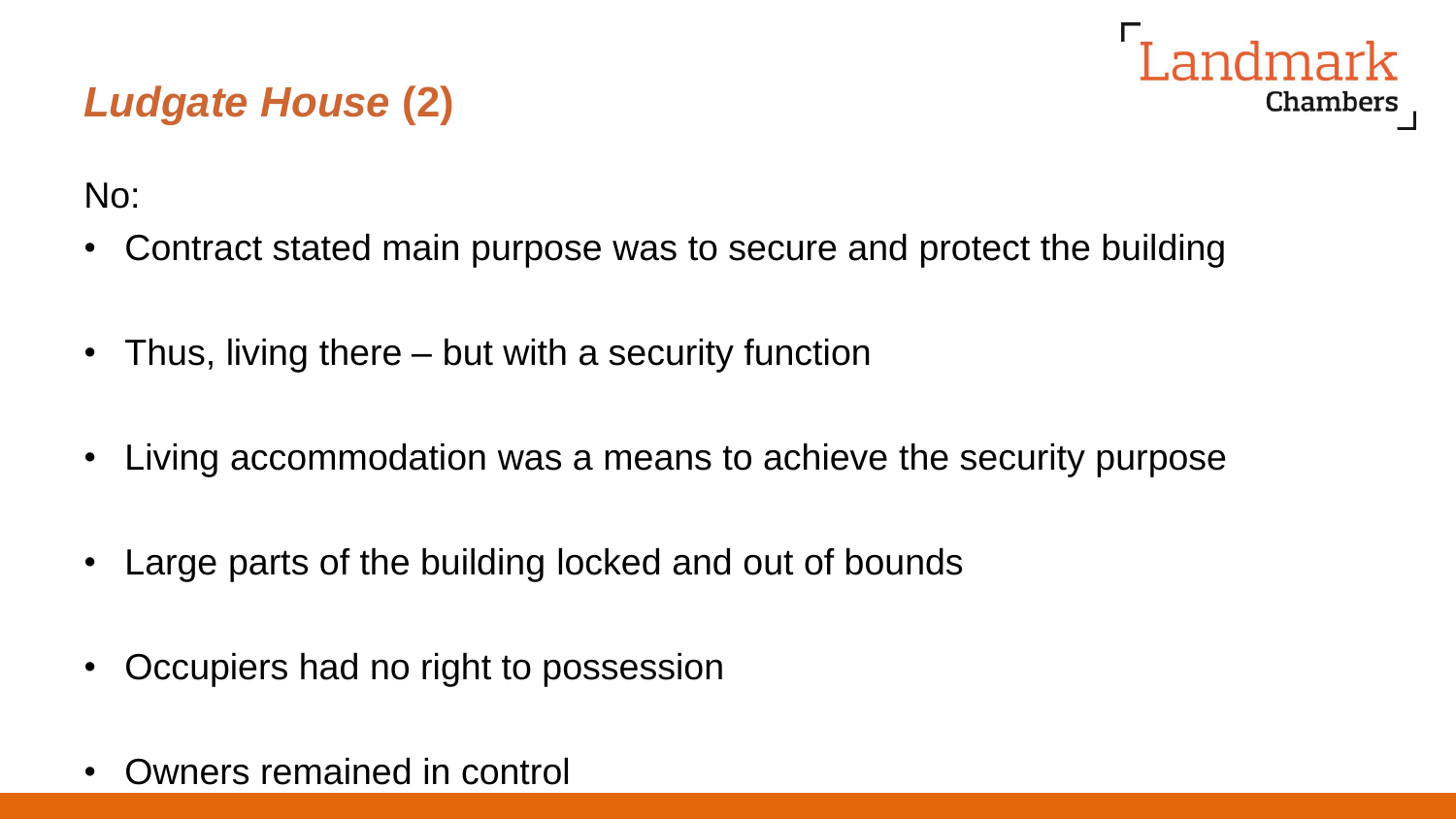## *Rossendale BC v Hurstwood Properties* **[2019] EWCA Civ 364**

- Owners let properties to SPVs
- Non-trading SPVs went into liquidation
- Reg.  $4(k)$

Should the leases or SPVs be disregarded so that the owners are liable? No:

- Leases were not shams
- No basis for piercing the corporate veil
- No scope for a wider, purposive interpretation of the Act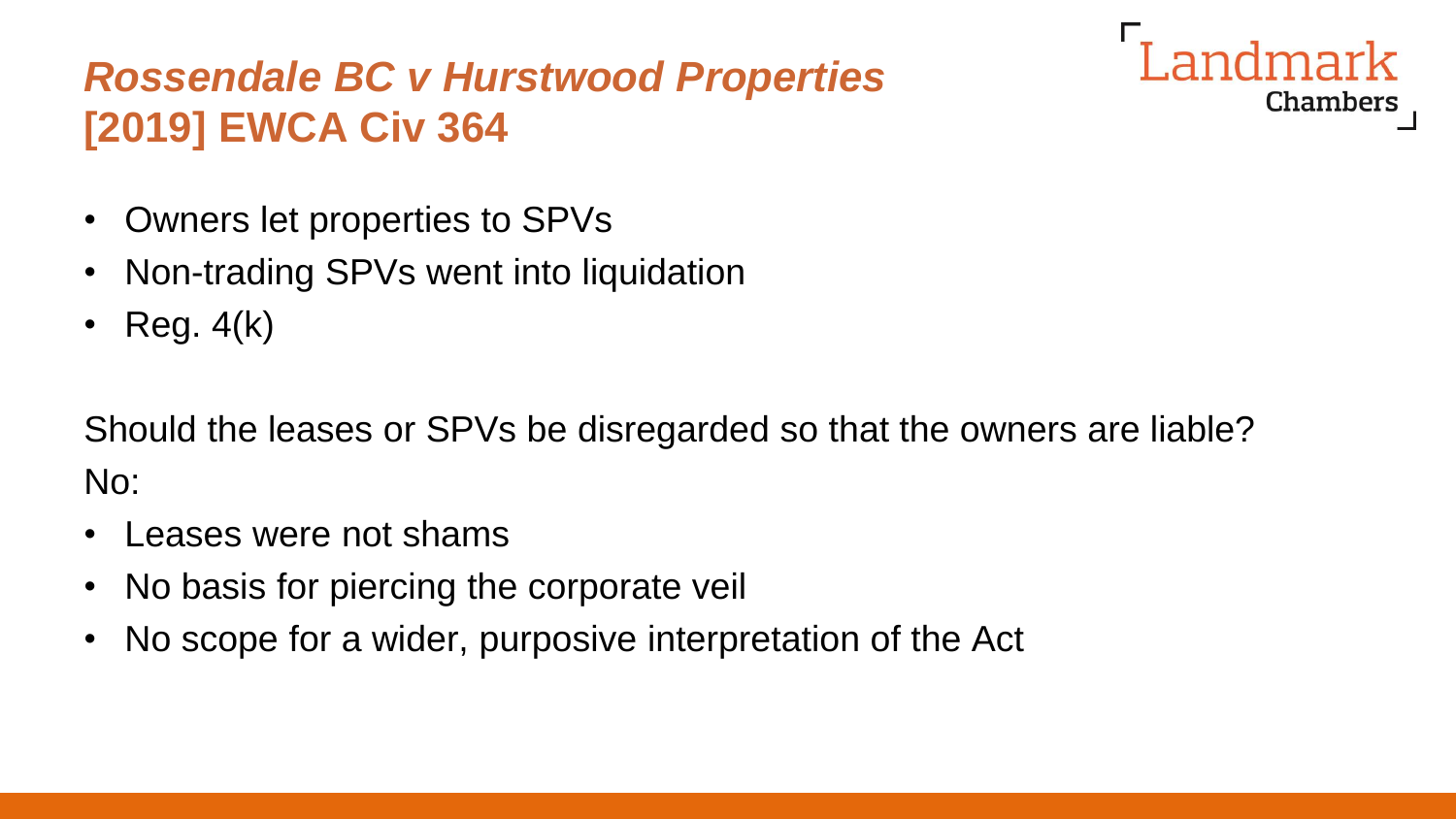#### **Mandatory relief for charities**

- Ratepayer must be a charity (or its trustees)
	- Registration with Charity Commission is conclusive (s.37 of Charities Act 2011)

- Charity must be a rateable occupier:
	- Actual occupation
	- Exclusive for the particular purpose of the occupier
	- Possession must be of some value or benefit
	- Possession must not be for too transient a period (*Laing v Kingswood* [1949] 1 KB 344)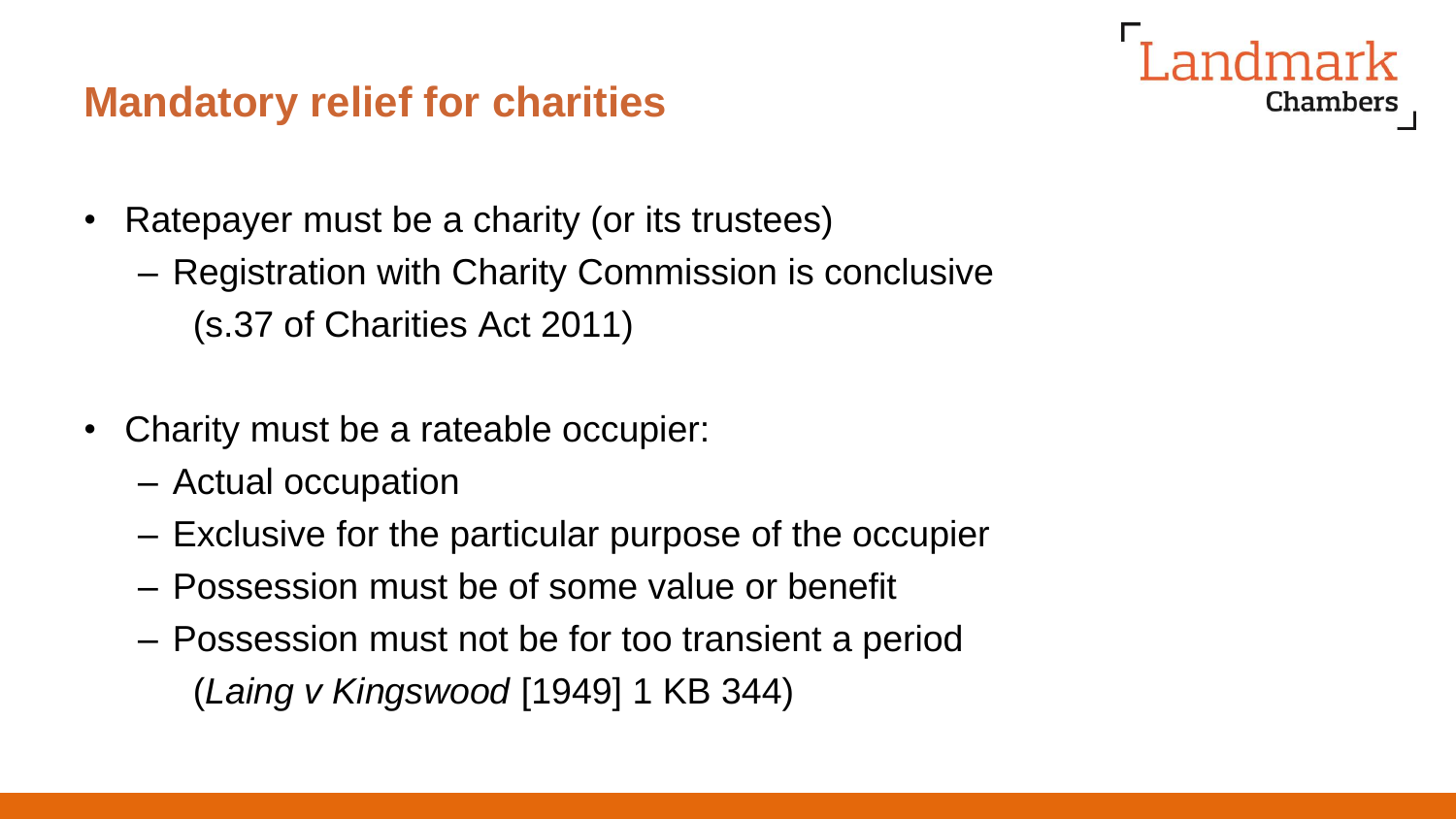#### **Mandatory relief for charities (2)**



- Occupied premises must be wholly or mainly used for charitable purposes: s.43
- Unoccupied premises must appear 'when next in use' to be wholly or mainly used for charitable purposes: s.45A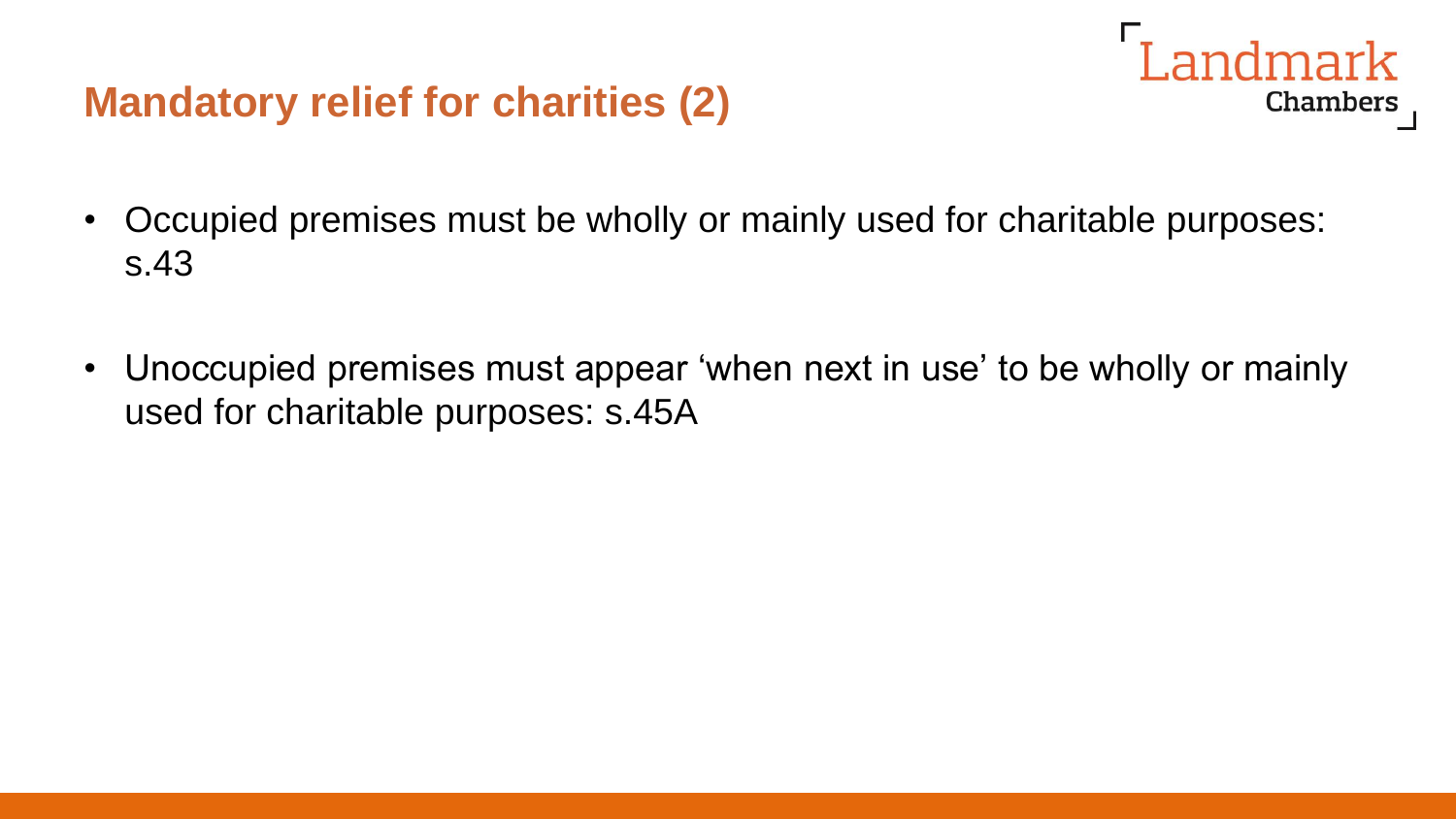#### **Guidance for trustees**



Trustees must:

- Be assured that the tenancy is in the best interests of the charity
- Ensure the property is genuinely required and fit for purpose
- Consider the potential rates liability exposure
- Ensure the charity is not being abused for commercial gain
- Take professional advice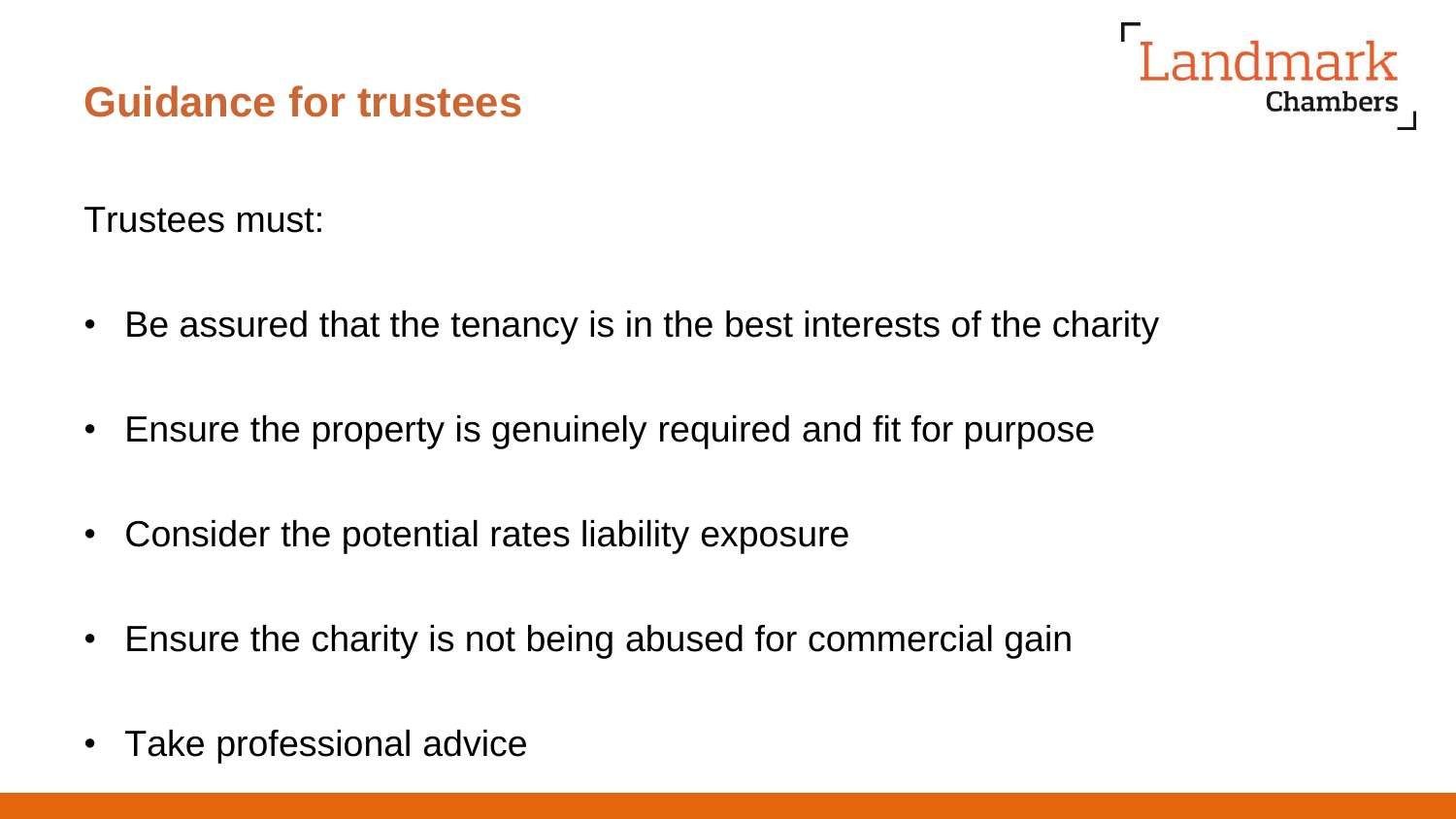### **Wholly or mainly used for charitable purposes**

- Chambers
- Question is whether the premises are used for charitable purposes
- Not essential for every part of the property to be used
- Activities need not be charitable but must be consistent with charitable objects
- Irrelevant if space could be used more efficiently
- Immaterial if motive is rate mitigation
- Broad-brush approach / fact dependent